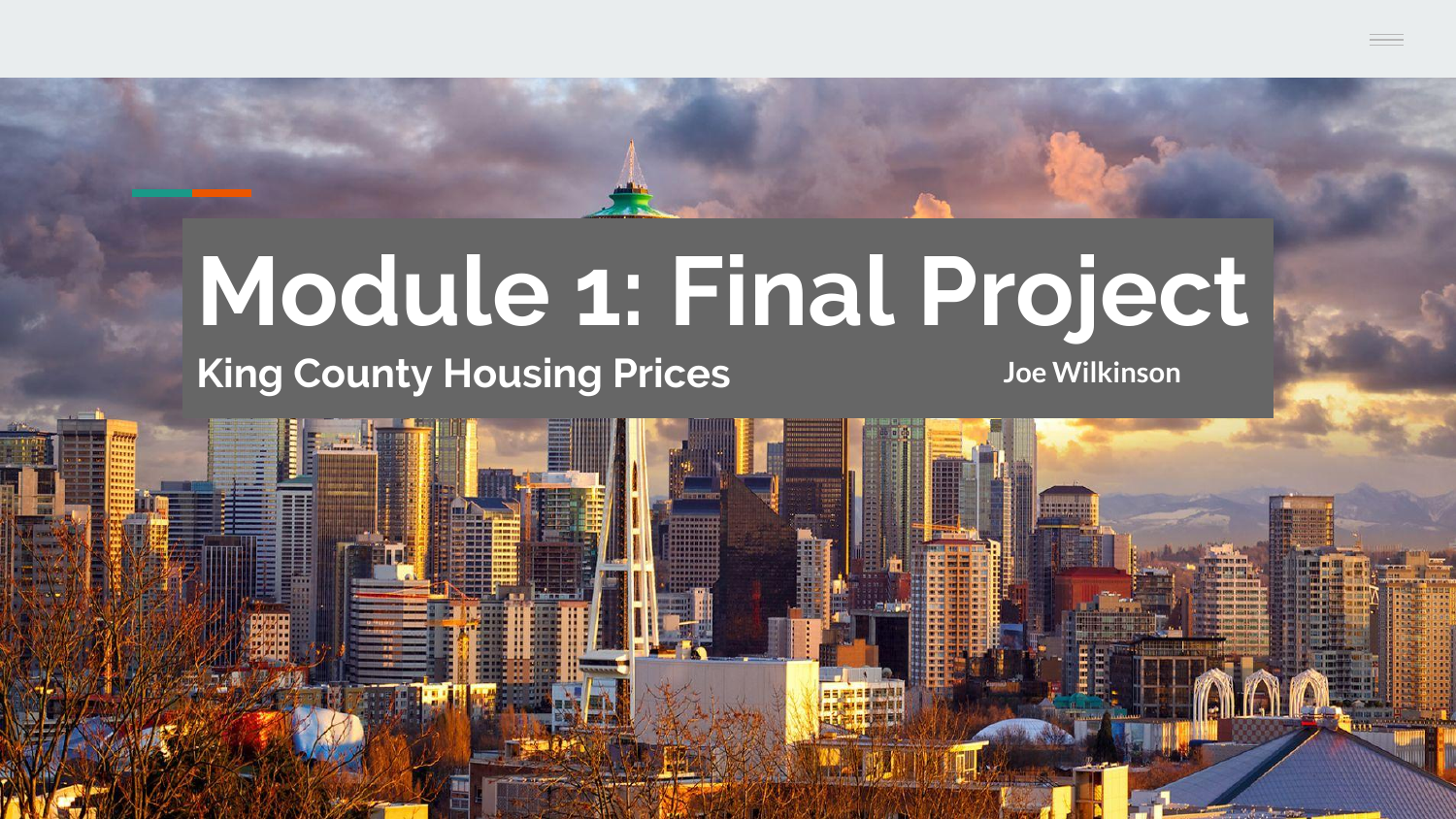# **OSEMN Methodology**

Using the OSEMN methodology gives a strong framework in which we can insure accurate and actionable results.

- **01 |** Obtain Data
- **02 |** Scrub Data
- **03 |** Exploratory Analysis
- **04 |** Model Creation
- **05 |** Interpret Results

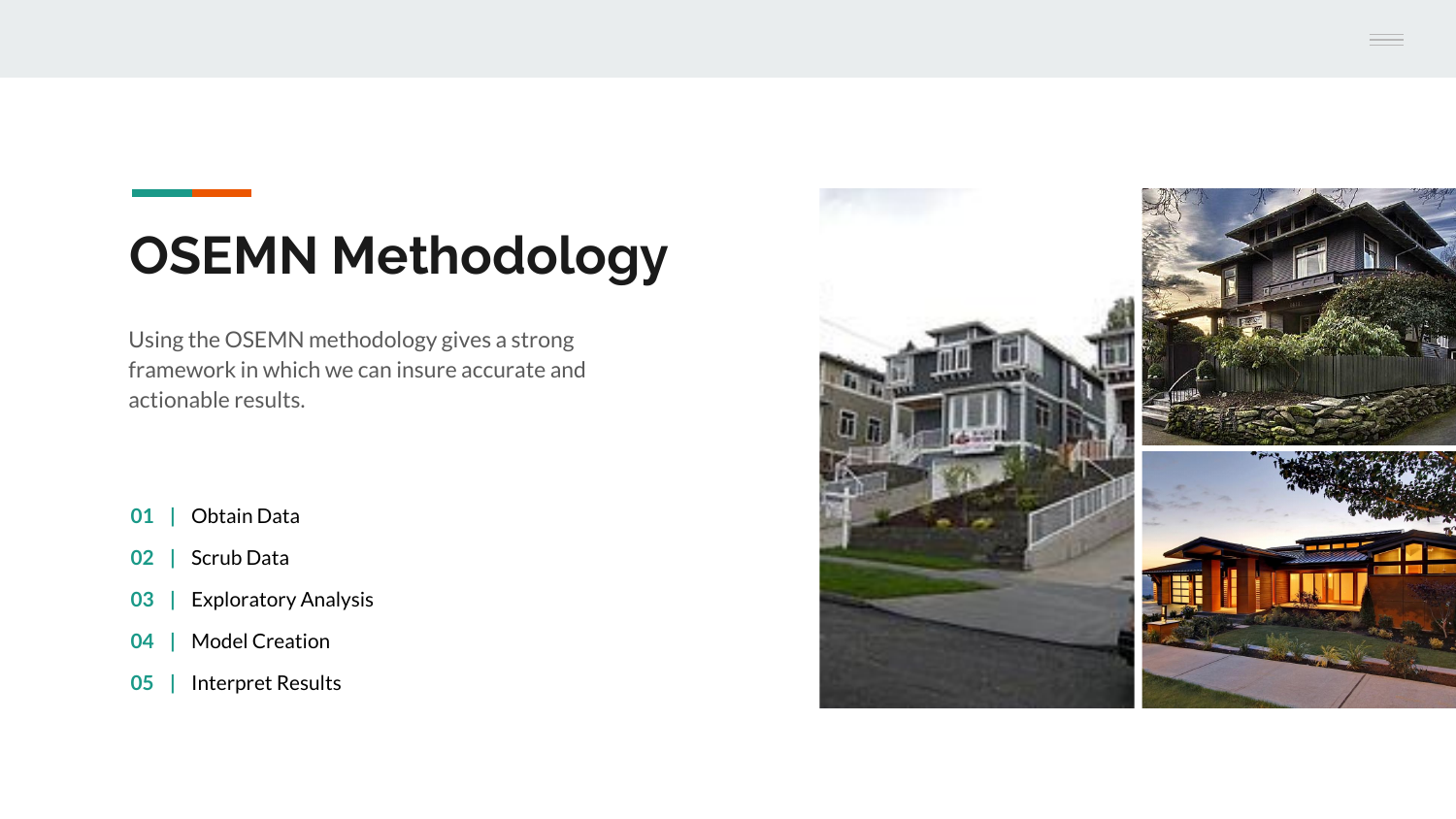## **Getting the Data to Work for Us**



**Our first step is to explore and understand the dataset**



**<sup>3</sup> We make sure that all of the predictors we are using describe price and not each other**



**We need to deal with rows that are missing data**



**We want to be certain that our data fulfills all the assumptions that are necessary to create a model**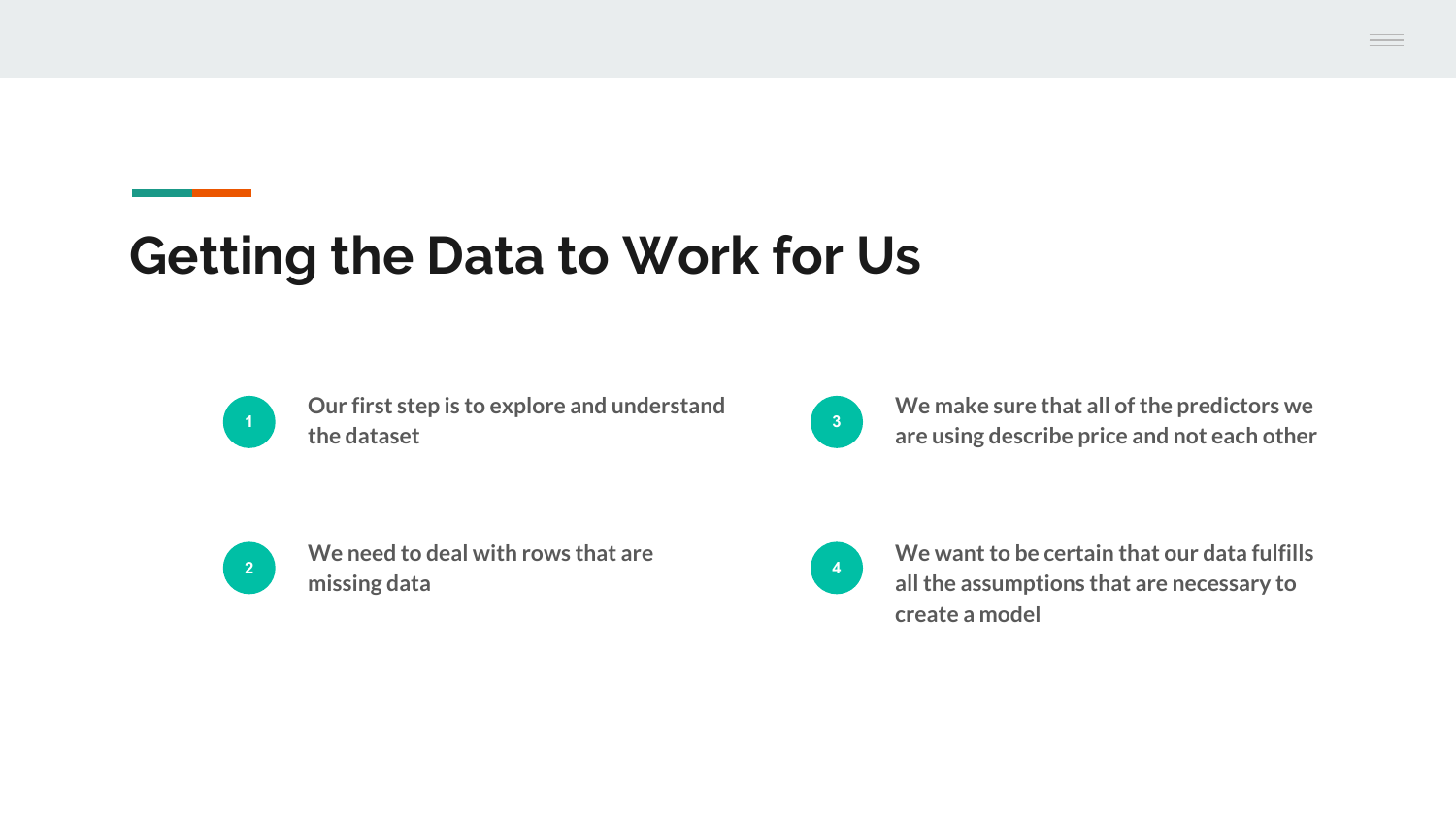### **Creating Our Model**



#### **Remove Inconsequential Predictors**

We figure out which predictors don't actually influence our model and remove them from the equation to keep everything as simple as possible.

#### **Test Our Model**

**0**

**2**

We want to insure that our model is actually predicting results, so we run several tests to protect us from creating a model that works on the data we currently have.

EU



#### **Final Results**

98.9% of the variations in our dataset are explained by our final Model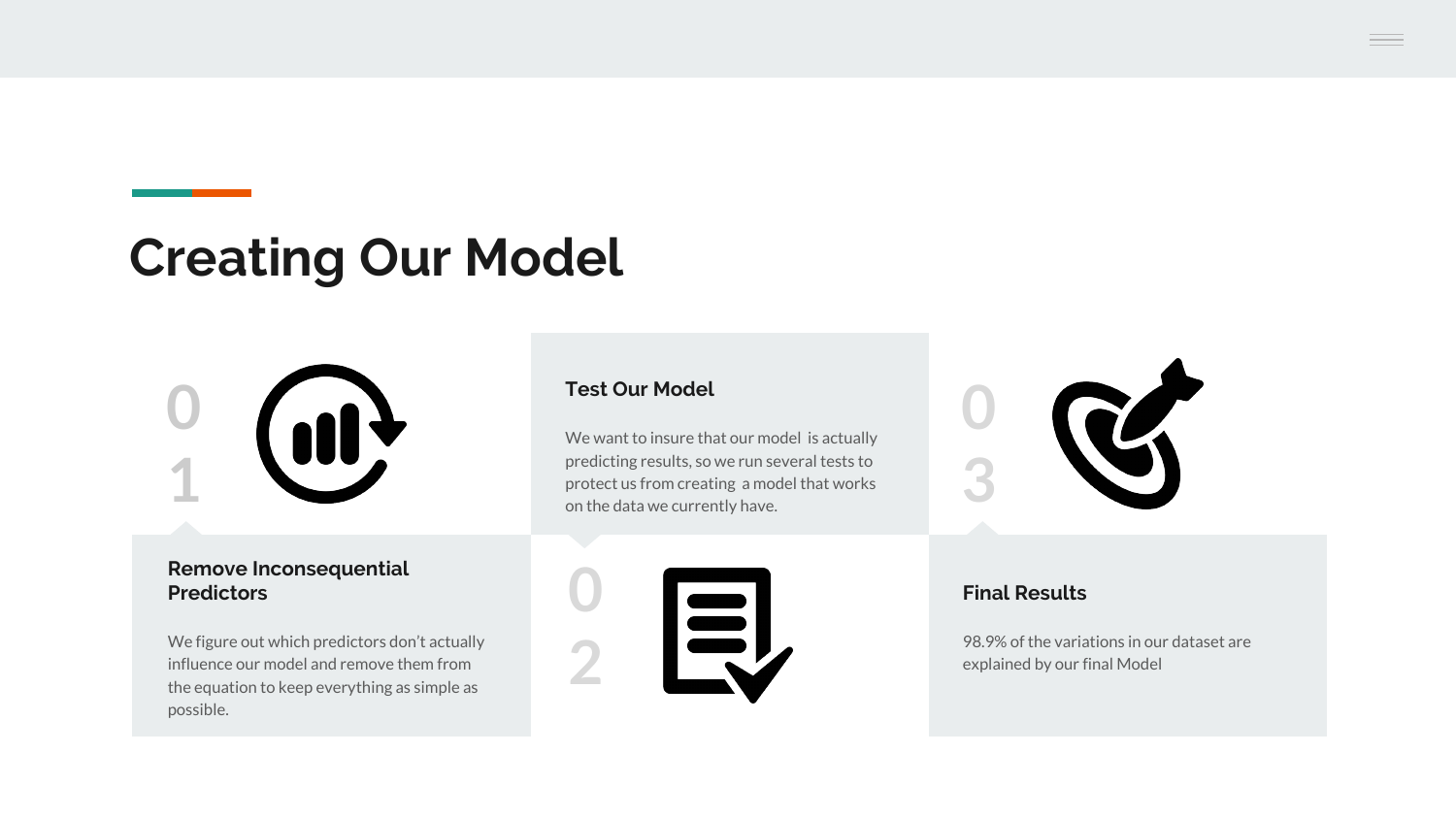### **Results**

Our model clearly shows that location is king. Zip codes and Latitude were the biggest influencer of price. You will be able to increase profits by focusing on the zip codes that have the closest association with high prices. The image below shows the boxplots for each zip code and there are some that clearly outperform the others.